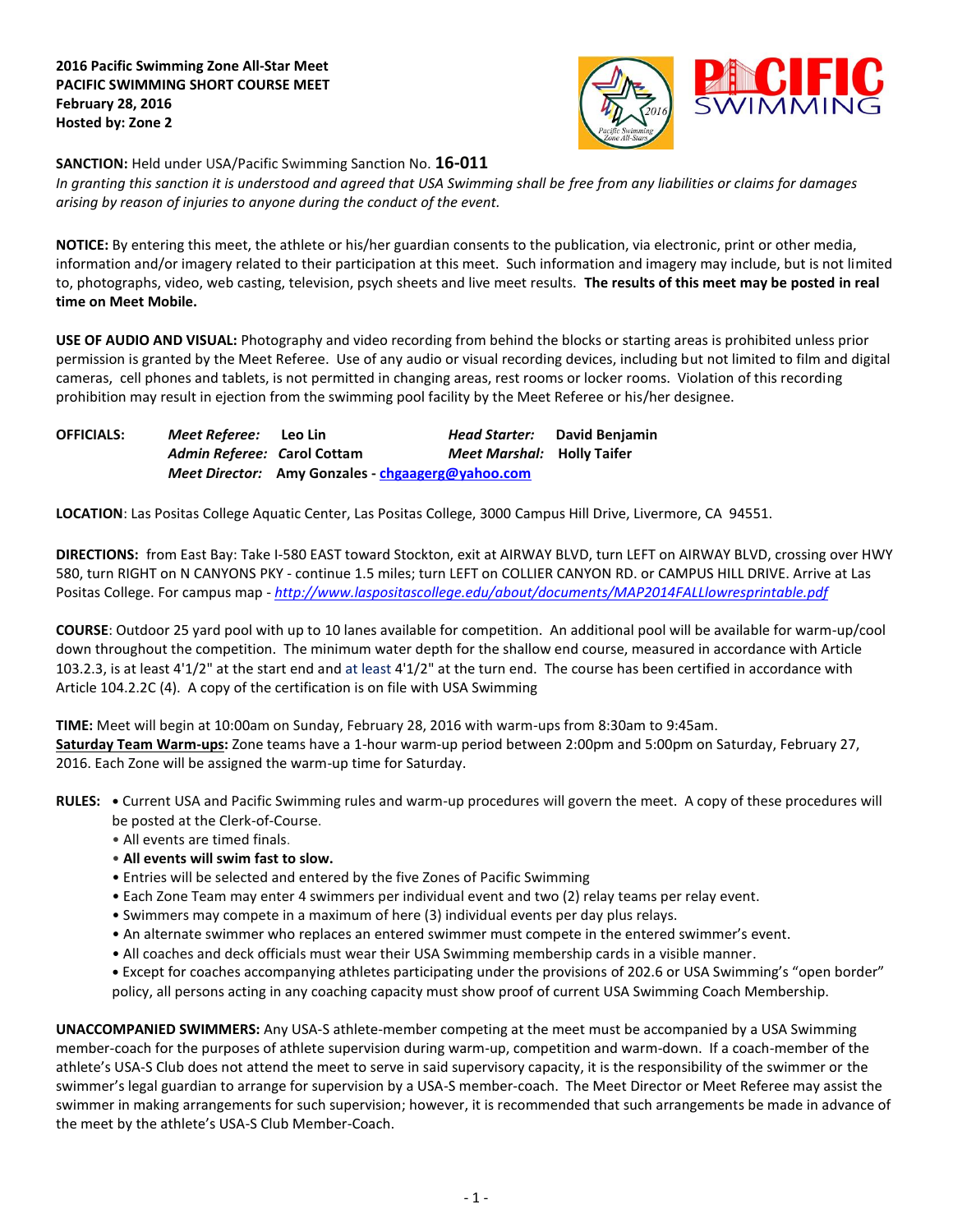**RACING STARTS:** Swimmers must be certified by a USA-S member-coach as being proficient in performing a racing start, or must start the race in the water. It is the responsibility of the swimmer or the swimmer's legal guardian to ensure compliance with this requirement.

## **RESTRICTIONS:**

- Smoking and the use of other tobacco products is prohibited on the pool deck, in the locker rooms, in spectator seating, on standing areas and in all areas used by swimmers, during the meet and during warm-up periods.
- Sale and use of alcoholic beverages is prohibited in all areas of the meet venue.
- No glass containers are allowed in the meet venue.
- No propane heater is permitted except for snack bar/meet operations.
- No Canopies or camps set up in the park, inside or outside of the pool; per city ordinance.
- Changing into or out of swimsuits other than in locker rooms or other designated areas is prohibited.
- Destructive devices, to include but not limited to, explosive devices and equipment, firearms (open or concealed), blades, knives, mace, stun guns and blunt objects are strictly prohibited in the swimming facility and its surrounding areas. If observed, the Meet Referee or his/her designee may ask that these devices be stored safely away from the public or removed from the facility. Noncompliance may result in the reporting to law enforcement authorities and ejection from the facility. Law enforcement officers (LEO) are exempt per applicable laws.

**ELIGIBILITY:** This meet is open only to swimmers who have been selected to compete by each Zone. No swimmer who has applied and been selected for either of the Western Zone All-Star, North American Challenge Cup or the Pacific Coast All-Star Teams will be eligible regardless of age. The swimmer does not have to have competed in either of these meets. Swimmers must be current members of USA-S. The meet host must check all swimmer registrations against the SWIMS database, and if not found to be registered, the Meet Director shall accept the registration at the meet (a \$10 surcharge will be added to the regular registration fee). Duplicate registrations will be refunded by mail.

**ENTRIES:** Entries must be emailed to the entries chair using the Hy-Tek entry file provided to the zones. All entries must be electronically received by 9:00 pm Monday, February 22, 2016, **and must include a PDF or hard-copy printout of the Zone's complete entries showing assigned heat and lane for each entry**.

**Each Zone must assign each entry to a heat and lane for their Zone per the seeding tables below, before submitting entries. Unseeded entries received will be returned or seeded at the meet host's discretion. All events will swim fast to slow.**

## **Entries should be emailed to: Leo Lin a[t llin@pacswim.org](mailto:llin@pacswim.org)**

**SEEDING:** Lane seeding is based on the order of finish in 2015 Zone All Star Meet, Heat and lane assignment for each event is shown in table below. **All events will swim fast to slow**:

| Heat   | Lane 1 | Lane 2 |    | Lane $3 \mid$ Lane $4 \mid$ Lane $5 \mid$ Lane $6 \mid$ | Lane $71$ | Lane 8 | Lane 9 | Lane 10 |
|--------|--------|--------|----|---------------------------------------------------------|-----------|--------|--------|---------|
| Heat 1 |        |        | IJ | 1 N                                                     |           | 1N     | 13     |         |
| Heat 2 |        |        | 15 | 1 N                                                     |           | 1N     | 13     |         |

**CHECK-IN:** The meet will be pre-seeded. There will be no check-in. There will be no penalty for failing to swim a scheduled event.

**AWARDS:** None. There shall be no individual or relay awards. A trophy will be awarded to the highest scoring Zone team.

**SCORING: INDIVIDUAL POINTS** 24 21 20 19 18 17 16 15 14 13 11 9 8 7 6 5 4 3 2 1 **RELAY POINTS** 48 42 40 38 36 34 32 30 28 26

**ADMISSION:** Free. A program is available for coaches and officials.

**REFRESHMENTS:** No snack bar will be hosted. Coaches and working deck officials will be provided snacks and lunch. Hospitality will serve refreshments to timers and volunteers.

**MISCELLANEOUS:** No overnight parking is allowed. Facilities will not be provided after meet hours. No noise makers allowed in the pool venue. Parents please respect the area designated for coaches (i.e. do not sit or stand in front of coaches, keep clear of coaches seating area).